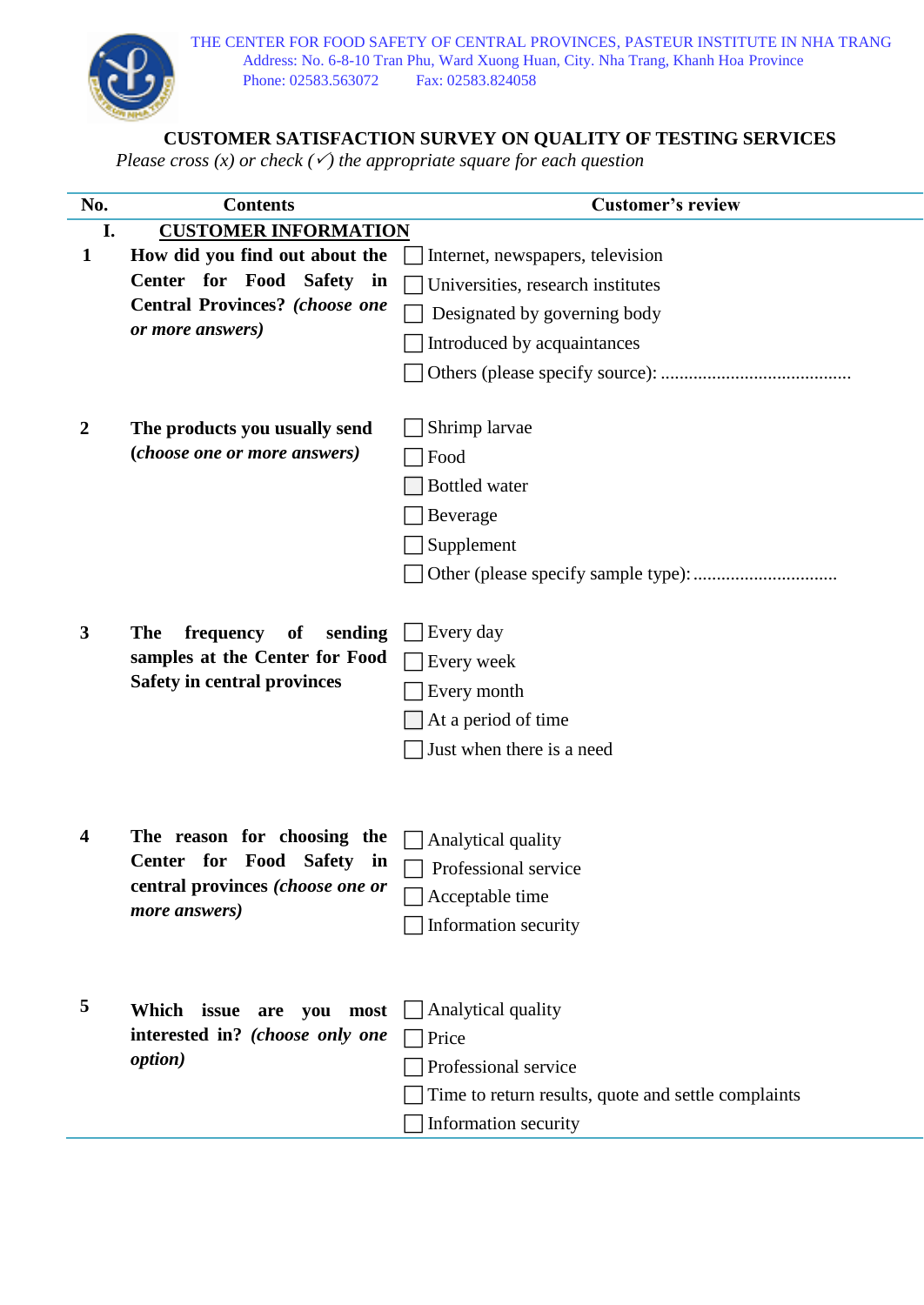THE CENTER FOR FOOD SAFETY OF CENTRAL PROVINCES, PASTEUR INSTITUTE IN NHA TRANG Address: No. 6-8-10 Tran Phu, Ward Xuong Huan, City. Nha Trang, Khanh Hoa Province Phone: 02583.563072 Fax: 02583.824058

|                | Address: No. 6-8-10 Tran Phu, Ward Xuong Huan, City. Nha Trang, Khanh Hoa Province<br>Phone: 02583.563072 | Fax: 02583.824058 |              |            |            |
|----------------|-----------------------------------------------------------------------------------------------------------|-------------------|--------------|------------|------------|
| 6              | You will recommend the Center                                                                             | Always            | Sometimes    | Reconsider | Never      |
|                | for Food Safety in central                                                                                |                   |              |            |            |
|                | provinces to other organizations<br>and individuals                                                       |                   |              |            |            |
|                |                                                                                                           |                   |              |            |            |
|                | You will use the services of the                                                                          | Always            | Sometimes    | Reconsider | Never      |
| $\overline{7}$ | <b>Center for Food Safety in</b>                                                                          |                   |              |            |            |
|                | central provinces when needed                                                                             |                   |              |            |            |
| II.            | <b>ASSESSMENT OF THE CENTER FOR FOOD SAFETY IN CENTRAL PROVINCES</b>                                      |                   |              |            |            |
| 8              | The attitude of staff (choose only                                                                        | Very good         | Good         | Fair       | Poor       |
|                | one option)                                                                                               |                   |              |            |            |
|                |                                                                                                           |                   |              |            |            |
| 9              | Consulting skills of staff (choose                                                                        | Very              | Somewhat     | Fair       | Poor       |
|                | only one option)                                                                                          | professional      | professional |            |            |
|                |                                                                                                           |                   |              |            |            |
| 10             | <b>Time</b><br>complete<br>sample<br>to                                                                   | Very quick        | Quick        | Normal     | Slow       |
|                | submission<br>(choose only one                                                                            |                   |              |            |            |
|                | option)                                                                                                   |                   |              |            |            |
|                |                                                                                                           |                   |              |            |            |
| 11             | Contact time to get a quote                                                                               | Very quick        | Quick        | Normal     | Slow       |
|                |                                                                                                           |                   |              | $\Box$     | $\Box$     |
|                |                                                                                                           |                   |              |            |            |
| 12             | <b>Analysis time</b>                                                                                      | Very quick        | Quick        | Normal     | Slow       |
|                |                                                                                                           |                   |              |            |            |
| 13             | <b>Response</b><br>time<br>handle<br>to                                                                   | Very quick        | Quick        | Normal     | Slow       |
|                | complaints at the Center for                                                                              |                   |              |            |            |
|                | <b>Food Safety in central provinces</b>                                                                   |                   |              |            |            |
|                | (from the time the information is                                                                         |                   |              |            |            |
|                | received)                                                                                                 |                   |              |            |            |
| 14             |                                                                                                           |                   |              |            |            |
|                | <b>Price analysis</b>                                                                                     | Very high         | High         | Normal     | Low        |
|                |                                                                                                           |                   |              |            |            |
| 15             | <b>Accuracy of analysis results</b>                                                                       | Always accurate   | Normal       | Sometimes  | Usually    |
|                |                                                                                                           |                   |              | inaccurate | inaccurate |
|                |                                                                                                           |                   |              |            |            |